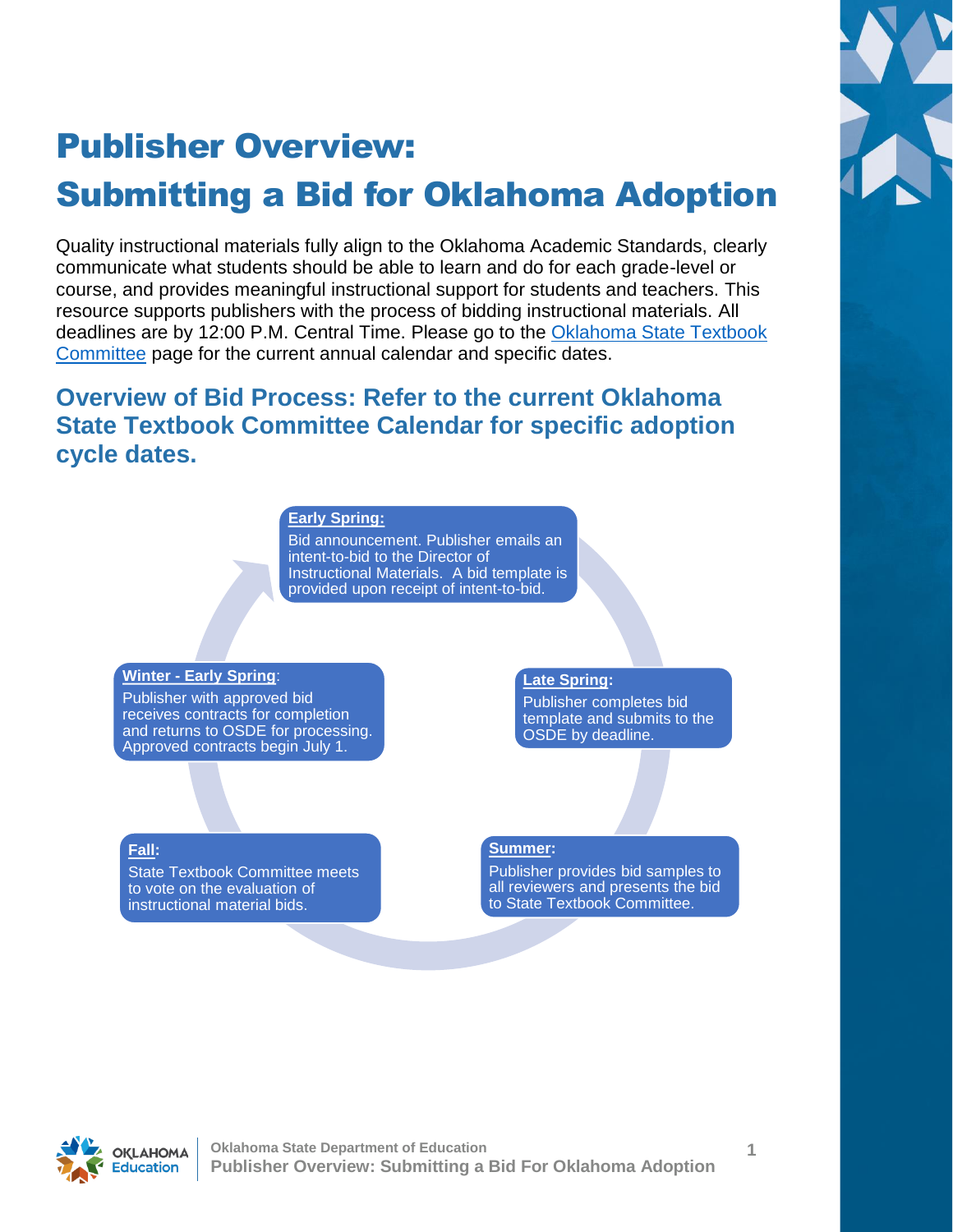

# **Early Spring: Intent-to-Bid**

Refer to the current Oklahoma State Textbook Committee Calendar for the specific date.

- o All publishers, *registered with the Oklahoma State Department of Education*, may submit an intent-to-bid to the Director of Instructional Materials. Go to the Information for Publishers page to view current State publisher registration. Complete the [online form](https://airtable.com/shrdL83ea9IwtaJSK) to update as needed.
- $\circ$  Letters of intent-to-bid from publishers must state the book or series of books the publishing company intends to bid in the appropriate subject area and grade level. Additions to the letter of intent are accepted only until the deadline for the receipt of publishers' intent-to-bid and only if submitted in writing.
- $\circ$  A bid template with instructions is emailed to the publisher following receipt of notification for intent-to-bid.

## <span id="page-1-0"></span>**Late Spring: Completing the Bid**

*All publishers must use the bid template for the current adoption cycle and follow the explicit instructions provided*. Some general information, according to Oklahoma Administrative Rules and specific to bid item allowances, are available on the [Information for Publishers](https://sde.ok.gov/hqim/info-for-publishers) page.

#### **Current Adoption Cycle**:

- $\circ$  Publishers are not to include any bid item that is currently adopted in another subject cycle.
- $\circ$  Comprehensive teacher materials must be furnished free and based upon a minimum ratio of one (1) teacher set to 20 student textbooks purchased.
- $\circ$  Only teacher materials for Kindergarten or English Language Learners may be bid as separate items.
- $\circ$  Any items not listed on the bid form as free cannot be provided for free.
- o Technology components of instructional materials, including, but not limited to applications using computer-assisted instruction and other cloud-based technologies must include comprehensive teacher materials.
- o Professional development items cannot be included in the bid.
- **Out of Cycle Bid**:
	- $\circ$  Publishers are not to include any bid items for any subject to be included in the following adoption cycle.
	- o Publishers are not to include any teacher materials.

### **Summer: Material Samples and Presentation to Committee**

 **Publisher Bid Samples**: Upon approval of a received bid, the Director of Instructional Materials provides a list of physical and email addresses to publishers to distribute bid samples. Virtual samples are encouraged, but not required, if hardcopy samples are available.